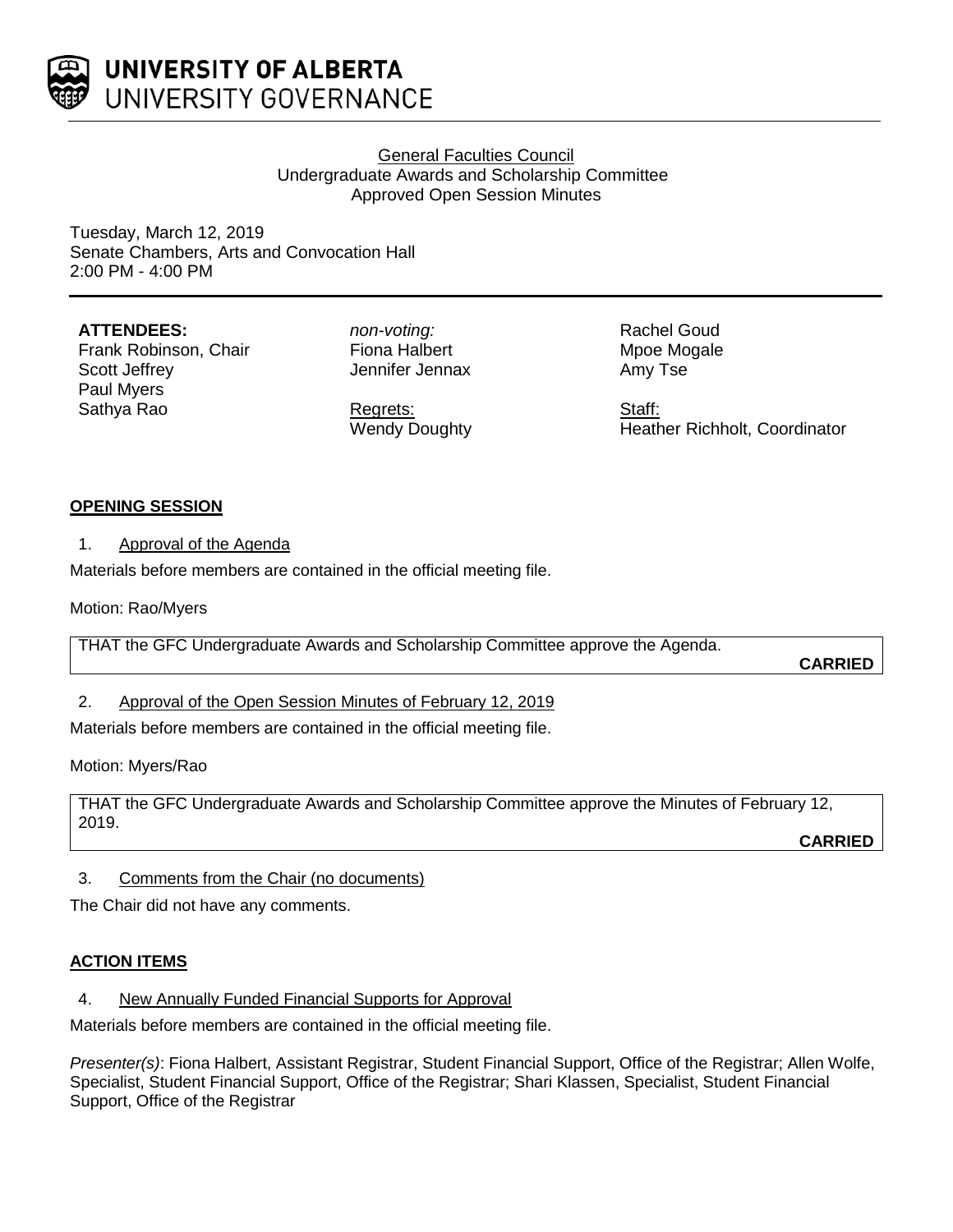*Purpose of the Proposal*: To approve new annually funded undergraduate awards and bursaries.

#### *Discussion*:

Members discussed sponsored awards and corporate advertising and asked questions about the UAPPOL Naming Policy which was currently under review.

## Motion: Myers/Jeffrey

THAT the GFC Undergraduate Awards and Scholarship Committee approve, with delegated authority from General Faculties Council, the following new annually funded Undergraduate Awards and Bursaries, as submitted by Student Financial Support and as set forth in Attachment 1, to be effective immediately: Sherwood Buick GMC Golden Bears Volleyball Award/Scholarship

**CARRIED**

#### 5. New Endowed Financial Supports for Approval

Materials before members are contained in the official meeting file.

*Presenter(s)*: Fiona Halbert, Assistant Registrar, Student Financial Support, Office of the Registrar; Allen Wolfe, Specialist, Student Financial Support, Office of the Registrar; Shari Klassen, Specialist, Student Financial Support, Office of the Registrar

*Purpose of the Proposal*: To approve new endowed undergraduate awards and bursaries.

#### *Discussion*:

Members discussed the methods for determining unusual and specific criteria such as "a demonstrated passion for the outdoors", including application questions and essays. Members discussed international students and study permits, and the opportunity for optional self-declaration of sexual identity in applications for awards and bursaries.

#### Motion: Jeffrey/Rao

THAT the GFC Undergraduate Awards and Scholarship Committee approve, with delegated authority from General Faculties Council, the following new endowed Undergraduate Awards and Bursaries, as submitted by Student Financial Support and as set forth in Attachment 1, to be effective immediately:

Patricia Eleanor Eglinski Bursary in Medicine Edmonton Pride Run Bursary Allen and Rebecca Berger Augustana Scholarship Frederick KF Wong Memorial Entrance Scholarship in Science J Zanello Award in Business

**CARRIED**

#### **DISCUSSION ITEMS**

#### 6. GFC Undergraduate Awards and Scholarship Committee Annual Report to GFC

Materials before members are contained in the official meeting file.

*Presenter(s)*: Frank Robinson, Chair GFC UASC

*Purpose of the Proposal*: For committee members to discuss a format for UASC's annual report to GFC.